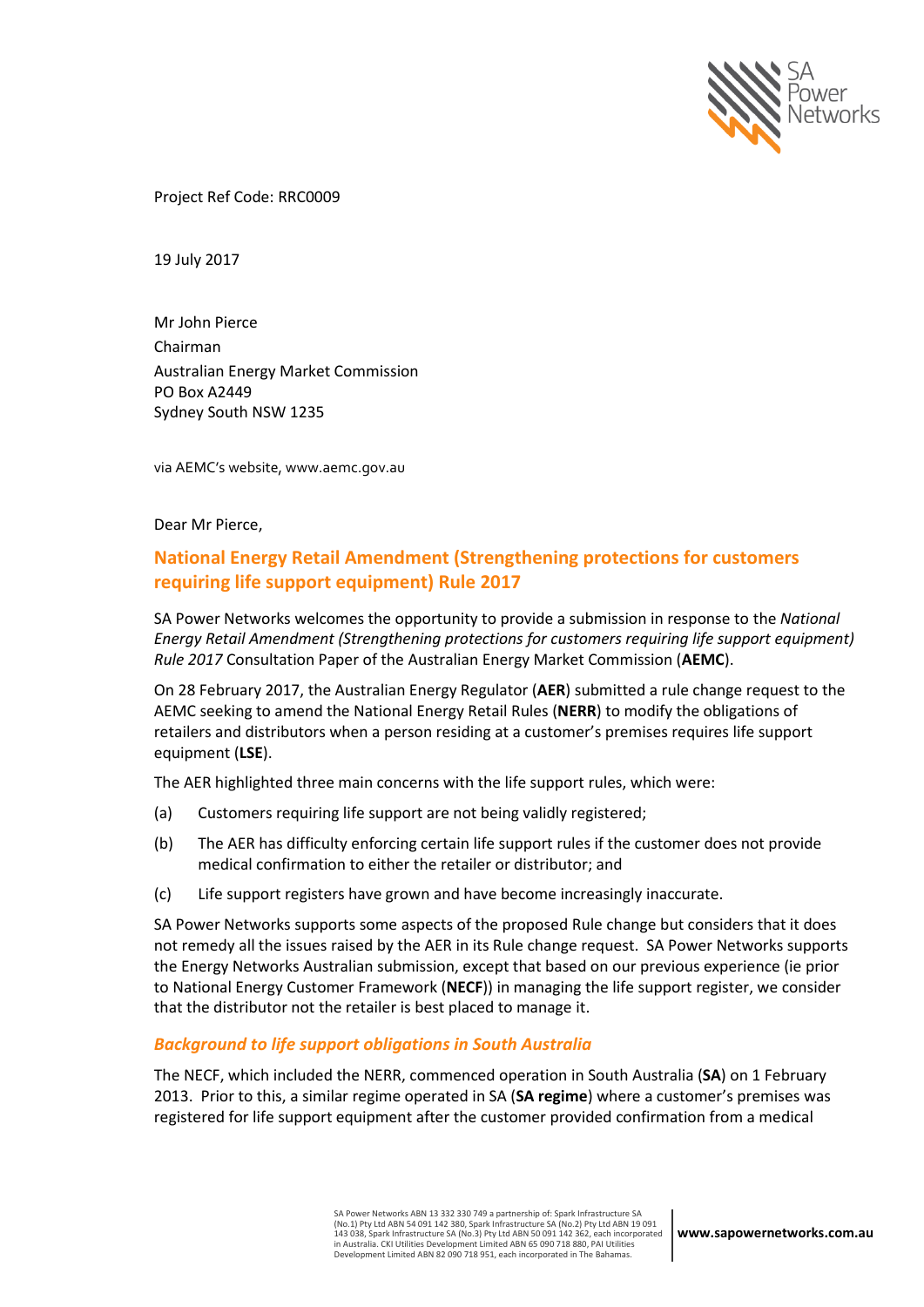practitioner that a person residing at the premises required LSE to sustain their life. The only differences between the two LSE regimes were that under the SA regime:

- Only the distributor could register a customer premises as having LSE; and
- $\bullet$  It limited the type of equipment<sup>1</sup> that could be registered and it did not include the ability for a medical practitioner to specify additional devices/equipment.

This pre-NECF regime did not have any of the issues raised by the AER in its Rule change application. Under the SA regime a premises was never registered without confirmation from a medical practitioner that a person residing at the premises was reliant on LSE. The number of premises flagged with LSE was stable and the register was accurate, with less than 2,000 premises registered. In addition, there was no requirement for a customer to re-register their premises as having LSE if they churned retailers.

The SA regime was efficient, effective and provided the same levels of protection, as that intended by the NERR regime and proposed by the AER in their rule change request. In addition, it provided a single point of contact for customers to register and de-register and the distributor was accountable for managing the LSE register. The SA regime was similar to the AER's proposed regime from an accountability point of view, as only the party registering the premises as having LSE could deregister it.

Our experience with the efficiency and effectiveness of the SA Regime in comparison to the current NERR life support regime has informed our responses in relation to the AEMC's questions.

## *Responses to questions raised by the AEMC in its consultation paper*

```
Question 1: The concerns the AER has identified with the life support rules
```
(a) Has the AER accurately characterised the problems with the life support rules?

Retailers are registering customers' premises as having LSE without being in possession of confirmation from a medical practitioner, which is contrary to the NERR requirement. SA Power Networks considers that this is the main cause of the significant increase in the numbers of premises registered for LSE and for the inaccuracies in the LSE registers.

Another issue is that on occasion SA Power Networks has received written advice from a customer to remove their LSE flag, but their retailers remain reluctant to remove the LSE flag without also contacting the customer. Also, where the retailer contacts the customer to verify the de-registration it causes confusion and frustration for customers, especially considering that in some cases they may have lost a loved one.

SA Power Networks writes annually to customers with LSE to verify contact details and to confirm that a person at the premises requires LSE. Of the written returns received in the most recent round of verifications about 30% required updating of contact details and another 20% no longer had LSE or were incorrectly registered as they never had LSE.

 $\overline{a}$ 



<sup>1</sup> The Essential Services Commission of SA determined which equipment was permitted to be registered as life support equipment.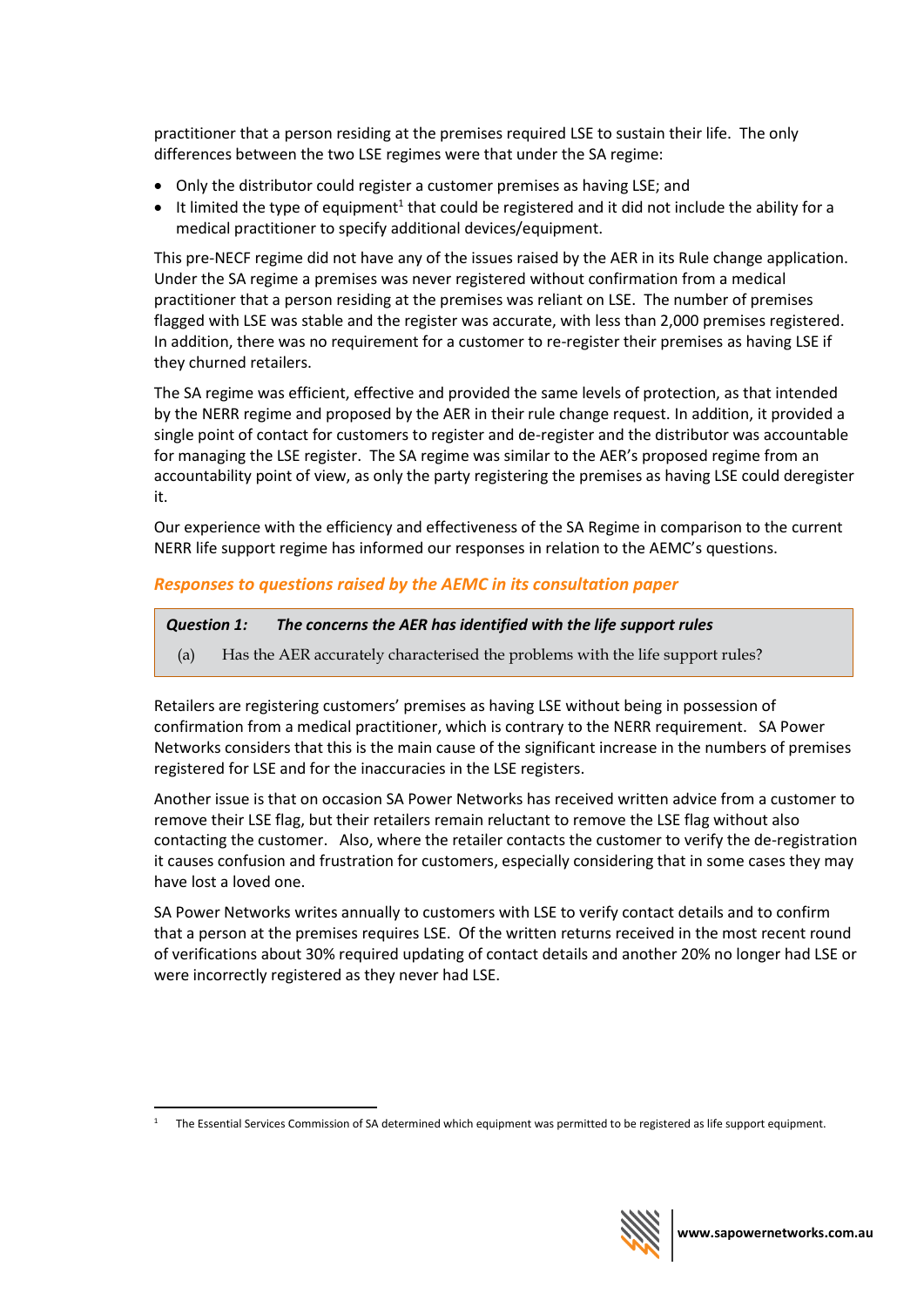## *Question 2 The registration process*

- (a) Please provide any information you have on the size of life support registers and how these have changed over time.
- (b) Are the registration obligations proposed by the AER efficient and do they provide greater certainty and transparency for consumers and businesses? Are there more preferable arrangements?
- (c) Are the notification arrangements between retailers and distributors sufficient to achieve the requirement of keeping registers up to date?
- (d) As a retailer or distributor, what additional costs would you incur to comply with the changes proposed to the registration process?
- (e) Does the information pack proposed in the rule change request provide the appropriate information?

SA Power Networks has experienced a significant increase in the numbers of premises since the introduction of NECF in SA, with the numbers increasing from under 2,000 to just under 6,000 in four years. Prior to the introduction of the NECF, the numbers of premises registered, as indicated earlier, were stable.

We consider that only one party (our preference is the distributor) should be responsible for registering the premises for LSE. However, either party can initiate removal of the LSE flag, where they have received advice (eg in writing) from the customer or their agent that the LSE is no longer required.

The method of notification (eg the business to business (B2B) Customer Details Notification (CDN) process) between retailers and distributors about life support customers has not changed since the implementation of the NCEF, and we consider it is still appropriate. However, our only concern with that process is that retailers do not always provide all the customer contact information they hold to the distributor. Retailer must be required to provide the full customer contact information they hold.

The information pack proposed in the Rules contains the appropriate information, but should only be provided by the registering party and not both parties.

### *Question 3 The medical confirmation process*

- (a) Is the medical confirmation process proposed in the rule change request appropriate for consumers, retailers and distributors?
- (b) As a retailer or distributor, what additional costs would you incur to comply with the changes proposed to the registration process?

SA Power Networks considers that the process proposed by the AER will increase costs, as customers will be able to register as requiring LSE without medical confirmation. Both distributors and retailers will incur additional costs in either following up the customer to get the medical confirmation or will incur costs in complying with obligations imposed by the premises being flagged as having LSE, despite LSE not being required at the premises.

We consider that a premises must only be flagged as having LSE where either the distributor or retailer has been provided with a medical certificate that a person residing at the premises is reliant on LSE. We observe that customers must also provide a medical certificate to receive a financial

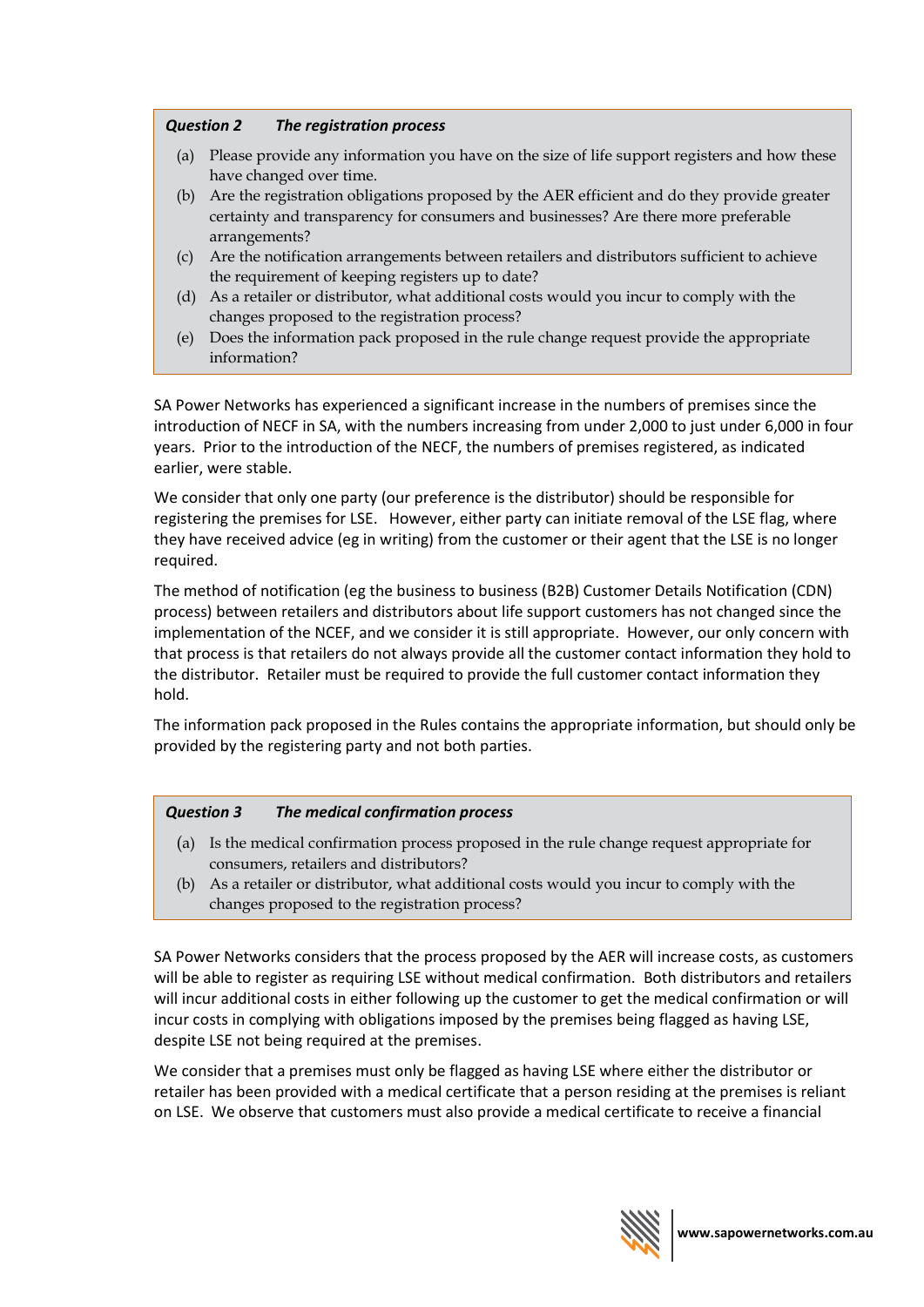subsidy/rebate from State and Federal Governments to mitigate the running costs of the LSE. So, it is uncontroversial for life support 'protections' to only apply once a medical certificate is supplied.

Under the AER's proposal, the party registering the premises is responsible for seeking and obtaining a medical certificate. As the vast majority of premises are registered by the retailer, let us consider the example where the retailer has registered the premises without the support of a medical certificate. The retailer flags the premises as requiring life support and under the Rules advises the distributor that the site is flagged for LSE. Consequently, both the retailer and the distributor must send the customer an 'information pack', within five business days of a premises being registered. The retailer's information pack will request a medical certificate and advise that life support protections will be removed if not provided, whereas the distributor's information pack (as they are unaware the retailer does not hold a medical certificate) may just advise that the premises is flagged for life support without any caveat. This will create confusion in the customer's mind as they could consider that they no longer need to provide a medical certificate to the retailer. This will make follow up more complex for the retailer to obtain a medical certificate.

#### *Question 4 The deregistration process*

- (a) Does a voluntary process for deregistration strike the right balance between the needs of customers and businesses?
- (b) Should only the retailer or distributor who was originally notified by the customer when they registered be in control of the deregistration process?
- (c) As a retailer or distributor, what additional costs would you incur to comply with the changes proposed to the deregistration process?

SA Power Networks considers that the main purpose of the de-registration process is to remove the LSE flag where the premises was flagged without the support of a medical certificate and the customer does not provide one after follow up. Conversely, if a premises is only flagged with the support of a medical certificate, then a de-registration process is not required for incorrectly flagged premises. SA Power Networks considers that the current Rule requirement to only flag a premises with the support of a medical certificate should be retained.

Under the AER's proposed Rule there is no requirement to remove the life support flag where the customer has provided written confirmation that a person who was reliant on LSE no longer resides at the premises. SA Power Networks considers that there must be a mandatory requirement to remove the LSE flag where the customer requests that the LSE flag be removed.

The AER's proposal does not require a customer to provide a medical certificate in order to be registered for LSE, where their premises was previously registered and subsequently de-registered as the customer didn't provide a medical certificate. SA Power Networks considers that where a customer has been previously registered without the support of a medical certificate and subsequently de-registered for not providing it, they should not be re-registered unless they provide a medical certificate to confirm the requirement for LSE. The issue here is that a customer could continually re-register their premises without supplying a medical certificate where they have been previously de-registered for not supplying a medical certificate.